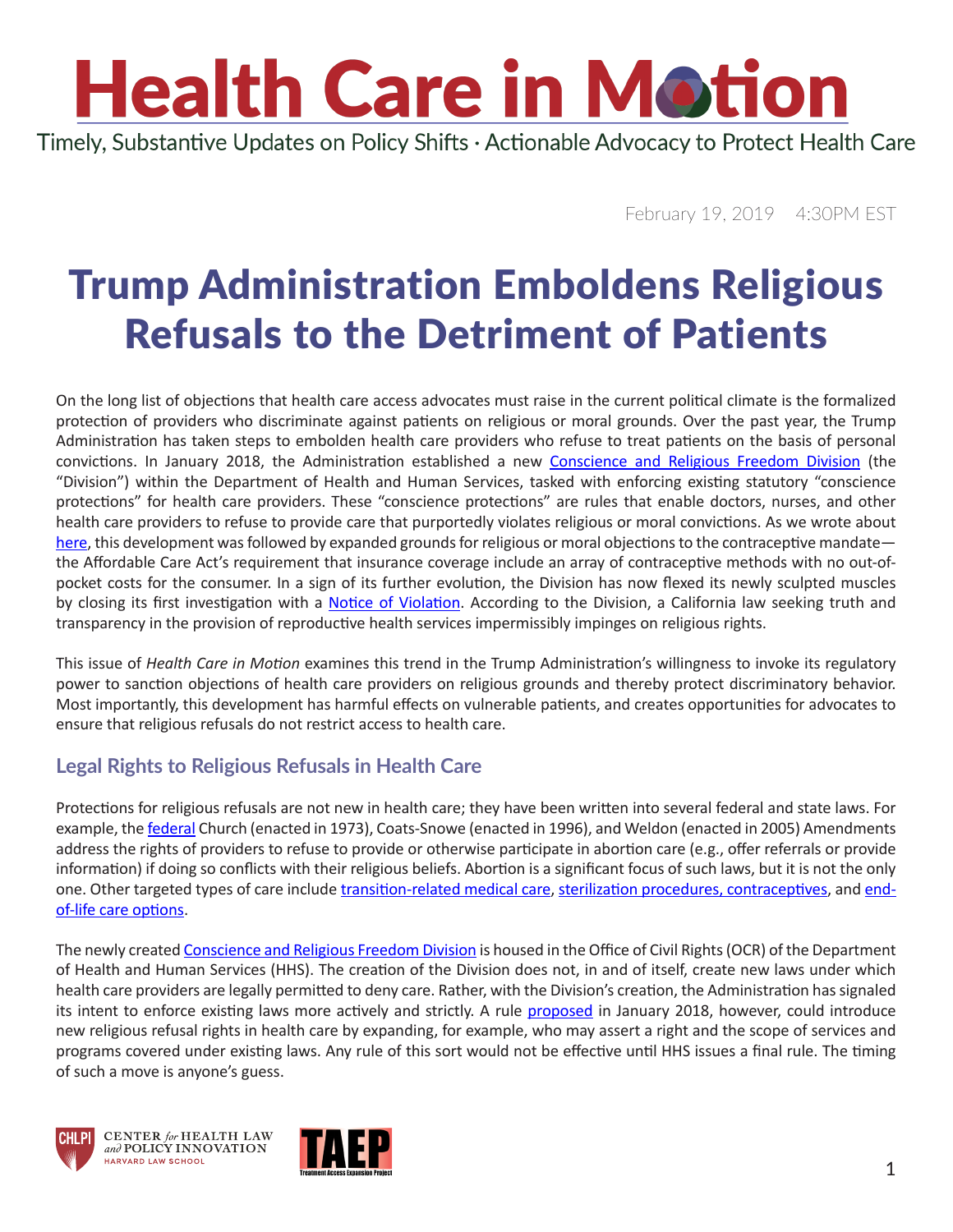## **Health Care in Motion**

#### **New Enforcement Division Issues Notice of Violation in Complaint Against California**

While advocates await the new rule, HHS has not been idle. On January 18, 2019, the Division made its first investigative [findings.](https://www.hhs.gov/about/news/2019/01/18/ocr-finds-state-california-violated-federal-law-discriminating-against-pregnancy-resource-centers.html) The OCR determined that the California FACT Act illegally discriminated against "crisis pregnancy centers" by requiring that they provide information about the availability of abortion in California. The [FACT Act](www.healthcaredive.com:news:hhs-charges-california-violated-pregnancy-resource-centers-rights:546499:) required that pregnancy resource centers provide factual information about pregnancy and abortion. Contact information for free- and low-cost reproductive care, including abortions, is encompassed by the Act. The law also required that pregnancy centers disclose if they did not have licensed medical professionals on staff. (Among the problems that the FACT Act sought to remedy were non-medical professionals impersonating licensed providers when providing pregnancy counseling at crisis pregnancy centers.)

The OCR's finding will have no immediate effect. Last June, the United States Supreme Court held that the FACT Act was unconstitutional in *[NIFLA v. Becerra](https://www.supremecourt.gov/opinions/17pdf/16-1140_5368.pdf)*. The Court held that the law violated the First Amendment by restricting speech based on its content. Following the Court's decision, the law was permanently enjoined.

The fact that the California law struck down by the Supreme Court and no longer operative raises interesting questions as to the Division's motivation. Why focus on a defunct state law? The OCR could have begun with this complaint because it was an easy target in the wake of the Supreme Court's pronouncement. Alternatively, OCR may have started with the FACT Act because it presented the opportunity to come out of the gate with a show of force against a large, progressive state. If OCR's motivation is unclear, its future is less so. [Connecticut](https://www.ctnewsjunkie.com/archives/entry/20190211_pregnancy_center_legislation_sees_supporters_and_opponents/) is currently considering a bill to regulate crisis pregnancy centers on the basis of truth in advertising. A similar ordinance in [San Francisco](https://www.sfcityattorney.org/2018/06/28/u-s-supreme-court-denies-review-sf-crisis-pregnancy-law-ordinance-stands/) has been upheld by courts. OCR is likely to have a significant impact on the fate of the Connecticut bill and others like it.

Whatever its origins, OCR has established the Division is up and running. The Trump Administration has its own political motivation to position itself as aggressively protecting religious freedoms. But its political nature also raises the question whether the creation of the Division is a solution in search of a problem. It has been disclosed that OCR received [34 complaints](https://s3.amazonaws.com/public-inspection.federalregister.gov/2018-01226.pdf)  alleging that a health care provider's religious freedoms were illegally infringed upon between November 2016 and January 2018. During the Obama Administration, OCR received 10. Over similar periods, OCR has received tens of thousands of complaints on other topics, such as patient privacy laws.

#### **What About Protecting Patients?**

Patients who are denied health care are at an increased risk of physical and mental harm. Professional bodies including the [American Medical Association \(AMA\),](https://searchlf.ama-assn.org/undefined/documentDownload?uri=%2Funstructured%2Fbinary%2Fletter%2FLETTERS%2F2018-3-27-Letter-to-Azar-re-Response-to-Proposed-Rule.pdf) [American Nursing Association](https://www.nursingcenter.com/journalarticle?Article_ID=4677783&Journal_ID=54030&Issue_ID=4677730), and the [American College of Physicians](https://www.acponline.org/acp-newsroom/internists-concerned-conscience-protection-rules-will-threaten-access-to-preventive-health-services) have raised concerns about effects on health care access, care outcomes, and discrimination, and have questioned the legal and ethical soundness of expanding religious protections in health care. The AMA, for example, submitted the following statement in its comments urging HHS to abandon the 2018 proposed rule:

*According to the AMA Code of Medical Ethics, physicians' freedom to act according to conscience is not unlimited. Physicians are expected to provide care in emergencies, honor patients' informed decisions to refuse life-sustaining treatment, and respect basic civil liberties and not discriminate against individuals in deciding whether to enter into a professional relationship with a new patient. Physicians have stronger obligations to patients with whom they have a patient-physician relationship, especially one of long standing; when there is*